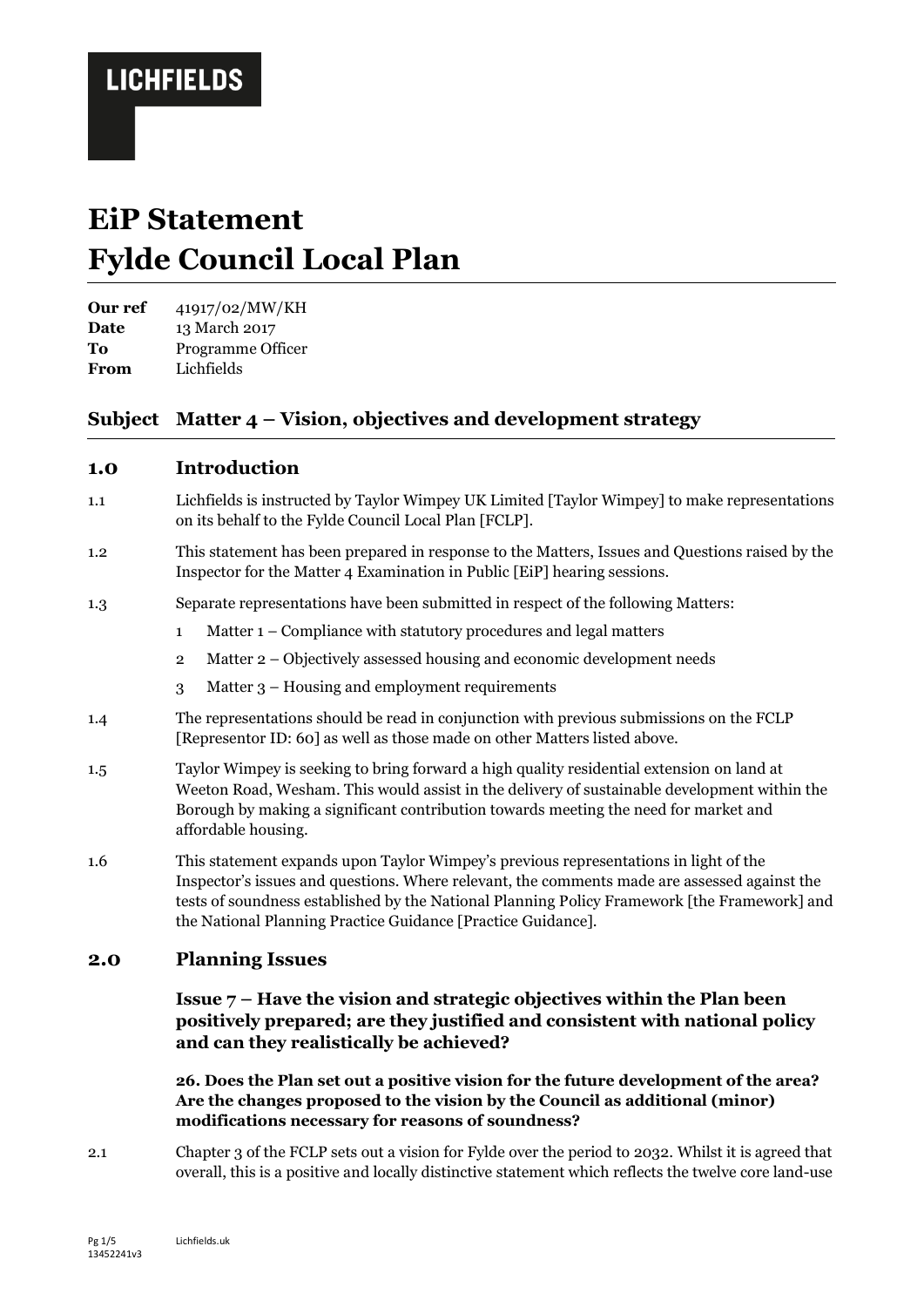planning principles of the Framework [§17], Taylor Wimpey is concerned that its aspirations in relation to the delivery of housing are unrealistic.

2.2 The Council's vision is that *"Fylde will have continued to develop as a dynamic, prosperous place to live and work through boosting the delivery of sustainable homes and economic growth within the four Strategic Locations for Development"* [FCLP page 26]. However, as set out in its response to Matters 2 and 3, Taylor Wimpey considers that the housing requirement of 370 dpa over the plan period will not meet the full, objectively assessed needs of the area. This is contrary to the requirements of the Framework [§14, §47 and §182] and Practice Guidance [ID: 12-002-20140306].

2.3 The implication of constraining housing delivery is that the FCLP will fail to achieve its vision and objectives, including the need to deliver sustainable growth and support a diverse and prosperous economy. It is also noted that the vision for Fylde refers to the development of "*closer working relationships with the adjoining Fylde Coast Authorities".* Taylor Wimpey question whether this is truly likely to occur, as the Council has so far chosen to ignore Wyre Council's request for assistance and is failing to address the housing shortfall from elsewhere in the HMA. It is therefore considered that the vision is not positively prepared and will not be effective.

2.4 The Council's proposed changes to the vision relate to the proposed energy logistics park within Blackpool Airport Enterprise Zone and improvements to Junction 4 of the M55. Taylor Wimpey does not have any comment on these modifications.

> **27. Have the strategic objectives within the Plan been positively prepared and are they suitably framed? Does the addition of a further objective to strategic objective 3 as proposed by the Council as an additional (minor) modification have any implications for other parts of the Plan? Is this change necessary for reasons of soundness?**

- 2.5 Taylor Wimpey considers that the five strategic objectives set out within the FCLP are suitably framed to assist in the delivery of the Council's strategic aspirations. However, Taylor Wimpey is concerned that 'Strategic Objective 1: To Create Sustainable Communities' in particular is not effective. This is because the Council has produced an unsound housing requirement figure of 370 dpa that is not based on its own housing evidence and there is not a supply of specific deliverable sites to meet the housing requirement for five years from the point of adoption. It cannot therefore be said that the strategic objectives have been positively prepared.
- 2.6 The addition to strategic objective 3 specifies that the Council will seek to resolve congestion and capacity issues on Junction 4 of the M55 that will exacerbated by development over the plan period. Taylor Wimpey does not have any comment on this proposed modification.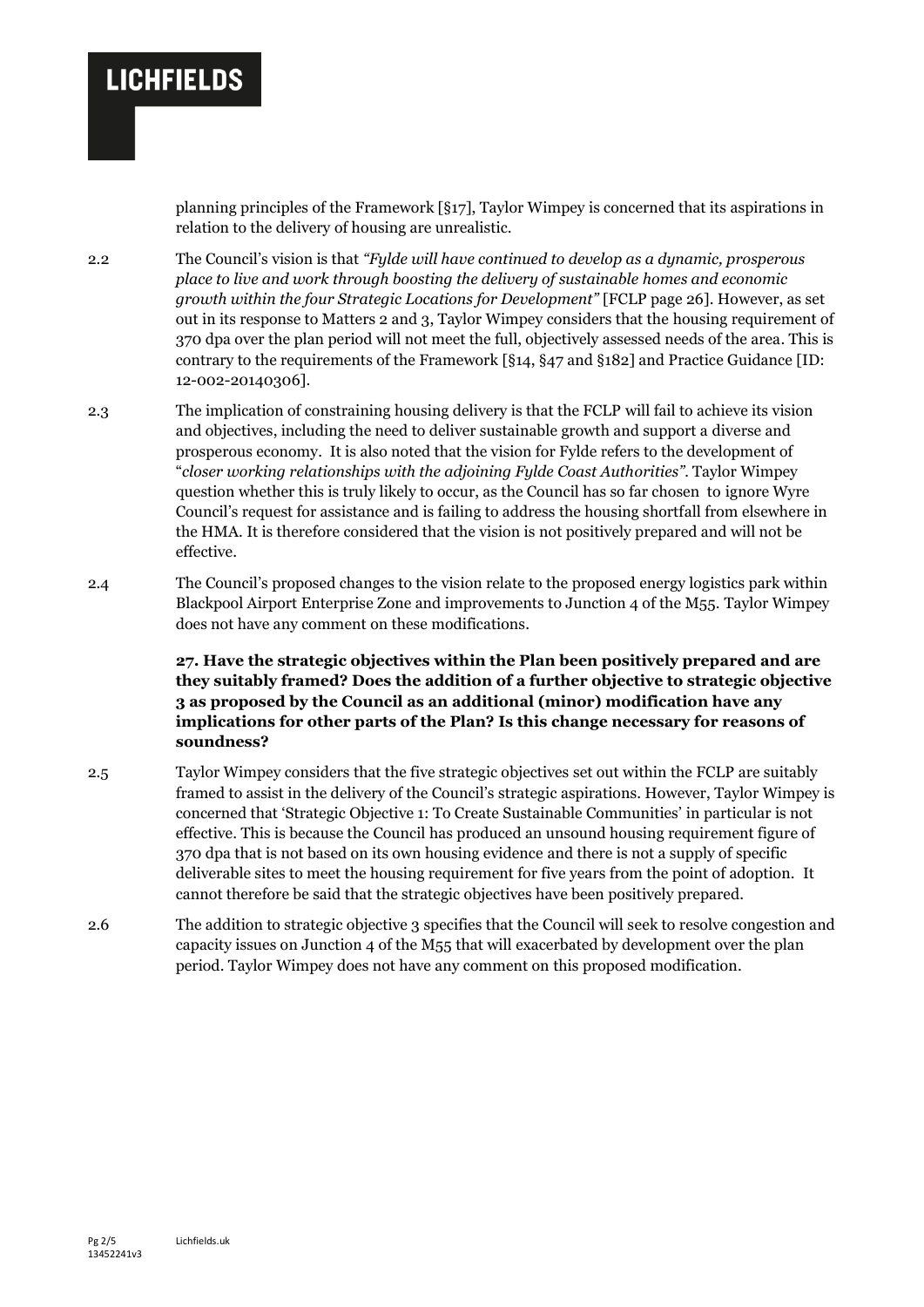**Issue 8 – Does the overarching development strategy for the Plan present a positive framework which is consistent with national policy and will contribute to the achievement of sustainable development within the Borough?**

**28. The Plan states that the development strategy locates 83.6% of housing developments within the four strategic locations over the Plan period and 9.7% in non-strategic locations.**

**a. Is this strategy and the distribution of development within the Plan period justified? Are the strategic and non-strategic locations soundly based and supported by robust evidence?**

- 2.7 Taylor Wimpey agree that it is appropriate to direct the majority of housing development to strategic locations, including Kirkham and Wesham, where there is good access to services and facilities.
- 2.8 In relation to the strategic locations, Taylor Wimpey considers that a greater proportion of development should be directed to Kirkham and Wesham as one of the most sustainable locations in the Borough. It is noted that Table 2: Distribution of Development states that across the plan period, 998 homes (12.6% of the total supply) will come from allowances and unallocated sites. This allowance is comparable to the share of development apportioned to the Kirkham and Wesham Strategic Location (14.5%). Such an approach does not promote sustainable patterns of development as required by the Framework, and therefore conflicts with national guidance. Taylor Wimpey therefore considers that the proportion of housing proposed in the Kirkham and Wesham Strategic Location should be increased, with a commensurate reduction in the allowance made for non-allocated sites and windfalls.

#### **b. Will the development strategy achieve the Council's vision and strategic objectives and deliver sustainable development for Fylde?**

- 2.9 Whilst the Council's approach to its development strategy is generally appropriate, Taylor Wimpey questions whether it will deliver sustainable development that meets local needs and national priorities.
- 2.10 Taylor Wimpey has raised a number of concerns with the methodology used to arrive at the Borough's OAHN and its housing land supply position which are detailed in its response to Matter 2 and 3. These issues are not reiterated here, but Taylor Wimpey would highlight that the Council has not demonstrated an adequate short and longer-term housing supply which is a requirement of national guidance. In order to produce a sound plan and deliver sustainable development, the Council should allocate additional land to meet the housing needs of the community and these sites should be able to deliver early in the plan period.

#### **c. Is the development strategy clearly defined within the Plan? Does Policy DLF1 clearly set out the distribution of development?**

2.11 The introductory sections of the development strategy refer to the Borough as being part of the Fylde Coast sub-region, highlighting its links with Blackpool, Wyre and Preston. In particular, it specifies that *"As part of the Duty to Cooperate, strategic planning with these authorities will*  be maintained and the strategic policies in the Local Plan will reflect the fact that people and *services cross council boundaries"* [FCLP §6.1]. As set out in full detail in its response to Matter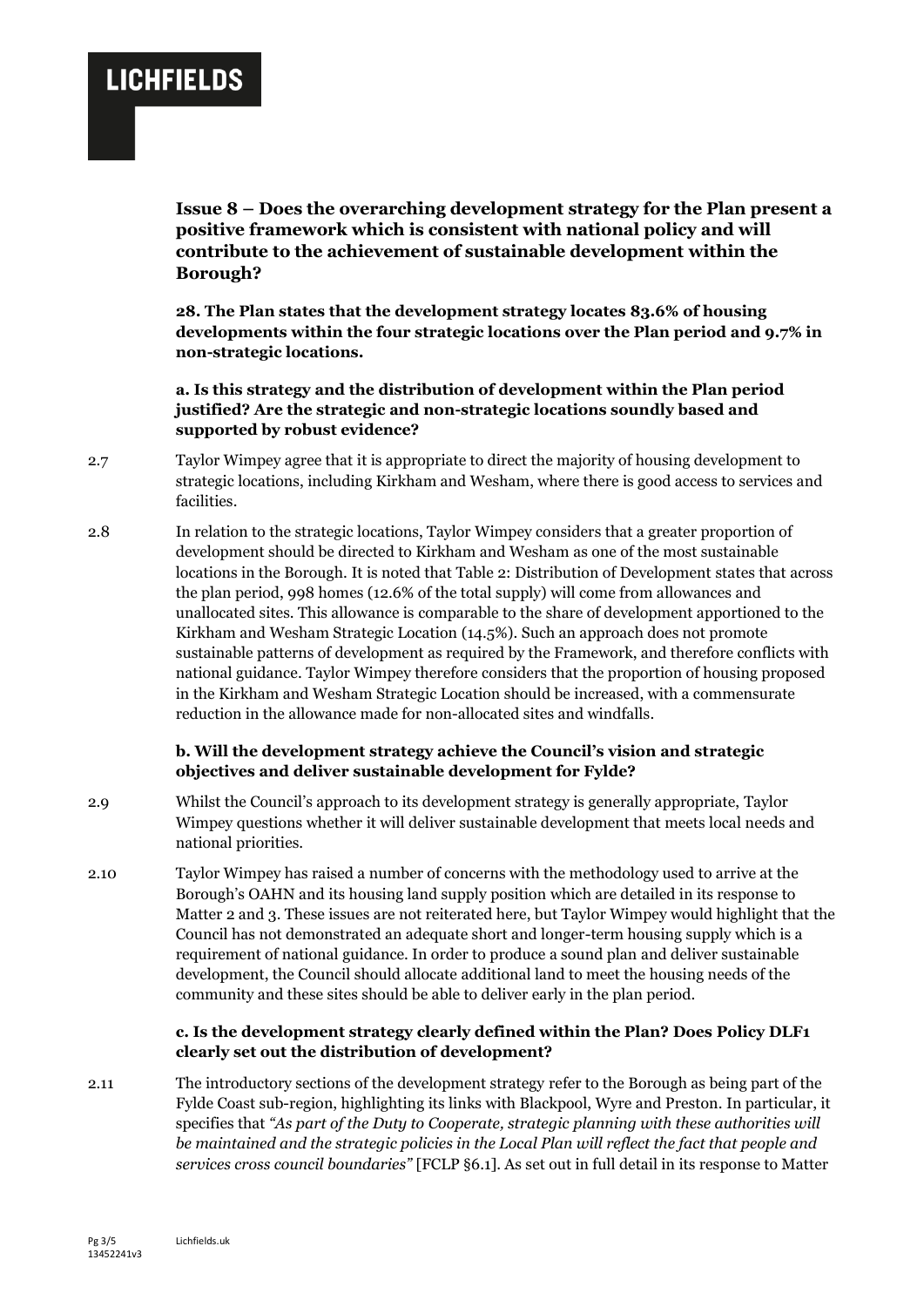1, Taylor Wimpey is concerned that this position is not substantiated by an agreed mechanism for the delivery of unmet housing needs within the HMA. This element of the development strategy is therefore not effective or justified.

2.12 Whilst Taylor Wimpey agrees that Policy DLF1 clearly sets out the distribution of the development in the Borough, it considers that the proportion of housing proposed at Kirkham and Wesham should be increased. This is referred to in greater detail above in its response to Question 28a. More fundamentally, Taylor Wimpey is concerned that the provision of just 7,768 dwellings over the plan period is not a soundly-based figure. Work undertaken by Lichfields concludes that Fylde Borough's housing OAHN should be at least **450 dpa**, with the potential for this to be even higher once the latest household projections and migration datasets are modelled. It is therefore necessary the FCLP's housing policies to be updated to reflect the full objectively assessed need for housing. This has a consequent impact on Policy DLF1 and the figures presented in 'Table 2: Distribution of Development to 2032' and means that the total housing numbers for each of the Strategic and Non-Strategic Locations will need to be revised as they are predicated on an understated overall housing requirement.

#### **29. Is the settlement hierarchy set out in Policy S1 justified? Does the evidence suggest that some settlements should be placed at different levels within the hierarchy? If so, what implications would this have, if any, on the development strategy?**

- 2.13 The principles for future development set out in Policy S1 with regards to identifying a hierarchy of Key Service Centres, Local Service Centres, Larger Rural Settlements and Smaller Rural Settlements is generally supported. Given the geography and spread of settlements within the Borough, the identification of such a hierarchy is appropriate for the area and the correct way in which to identify the distribution of future development.
- 2.14 Kirkham is rightly designated within the FCLP as a Key Service Centre. This reflects its connectivity to the surrounding area and the range of housing, employment, retail, leisure, community, health and education facilities available. These sustainability credentials mean that it is suitable to accommodate additional development and growth.
- 2.15 Taylor Wimpey disagrees with the Council's approach of designating Wesham as a Local Service Centre within the Settlement Hierarchy. This is inconsistent with the Settlement Boundaries shown on the FCLP Policies Map (Policy GD1) which identifies Kirkham and Wesham as a single area; it is not separated by development limits. It is also noted that the employment, retail, transport and community facilities within this central part of the Borough serve both Kirkham and Wesham, as well as the surrounding rural area.
- 2.16 The identification of Wesham as a Local Service Centre also conflicts with the designation of Kirkham and Wesham as a Strategic Location. The Council clearly considers that the area as a whole is a sustainable location for development and does not differentiate between the two settlements in apportioning housing growth over the plan period (14.5% overall). It is therefore illogical to designate the settlements within different tiers of the Settlement Hierarchy. In order for FCLP to be effective, Kirkham and Wesham together should be identified as a Key Service Centre.
- 2.17 As set out previously, Taylor Wimpey has submitted separate responses to Matter 2 and 3 which sets out its concerns in relation to the Council's housing requirement and housing supply. It concludes that the Council is not providing sufficient land to meet the housing needs of the Borough and further sites should be allocated for housing development as part of the FCLP. The